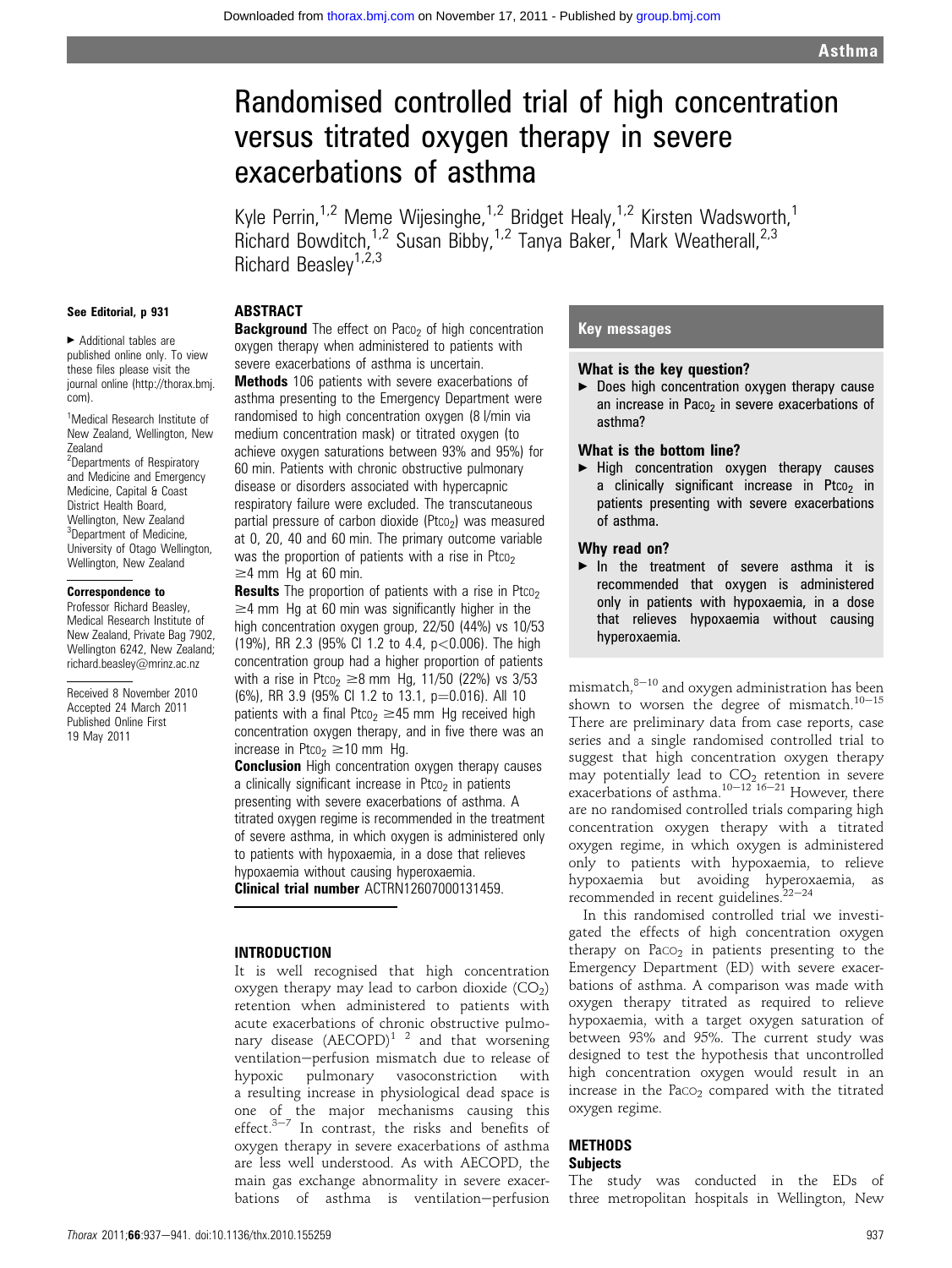Zealand: Wellington Hospital (tertiary public), Hutt Hospital (secondary public) and Kenepuru Hospital (secondary public). Patients presenting to the ED with asthma were approached by the investigator to assess potential eligibility. Patients aged between 18 and 65 years were eligible for inclusion if they met the following criteria: previous doctor diagnosis of asthma, history consistent with a current acute exacerbation of asthma and a forced expiratory volume in 1 s (FEV<sub>1</sub>)  $\leq$ 50% of predicted values at the time of first assessment. Patients with a diagnosis of COPD, or disorders associated with hypercapnic respiratory failure such as neuromuscular disease, chest wall restriction or obesity hypoventilation syndrome, were excluded from the study due to the potential for confounding. Patients who were unconscious, unable to speak or unable to perform spirometry were also excluded. Written informed consent was obtained from each patient.

#### Study protocol

Patients were randomly assigned to one of two oxygen regimes for 1 h. Patients in the high concentration group received oxygen at a flow rate of 8 l/min via a medium concentration mask (Hudson RCI, Durham, North Carolina, USA) which delivers an Fi $_{2}$  of between 0.4 and 0.78.<sup>25 26</sup> Patients in the titrated group received oxygen only if their saturation was  $\leq 92\%$  on room air, with oxygen titrated as required at 5 min intervals, to achieve an oxygen saturation of 93-95% according to the protocol outlined in the online supplement Table S1. Flow rates up to 4 l/min were delivered via nasal cannulae (Hudson RCI) and those >4 l/min were delivered by medium concentration mask.

A computerised randomisation sequence was generated by the biostatistician (MWe) and patients were enrolled and assigned to their treatment group by the clinical research fellows (MWi, KP, BH, KW and RBo). Allocation concealment was achieved by using a secure database which contained the randomisation sequence. Allocation was only revealed to the researchers when the patients were enrolled and their name entered in the database. Neither investigators nor patients could be blinded to the treatment regimes due to the requirement to titrate oxygen therapy in the control group.

A medical history was taken, each patient underwent a physical examination, and asthma therapy was administered in accordance with published guidelines.<sup>22 23</sup> All patients received salbutamol 2.5 mg and ipratropium bromide 0.5 mg via an air-driven nebuliser (Portaneb, Respironics, Murrysville, Pennsylvania, USA) on arrival. Patients with severe asthma (FEV<sub>1</sub> 30-50% predicted) received salbutamol 2.5 mg via a nebuliser every 20 min and prednisone 40 mg orally. Those with very severe asthma (FEV<sub>1</sub>  $<$ 30% predicted) received salbutamol 2.5 mg via a nebuliser every 15 min, hydrocortisone 200 mg intravenously and magnesium sulfate 2 g in 100 ml of normal saline intravenously over 20 min.

#### Measures

The transcutaneous partial pressure of carbon dioxide  $($ Pt $co<sub>2</sub>)$ was used to estimate arterial PaCO<sub>2</sub> using a combined oxygen saturation/Ptco<sub>2</sub> monitor (TOSCA, Radiometer, Basel, Switzerland). Transcutaneous  $CO<sub>2</sub>$  monitors estimate Pa $CO<sub>2</sub>$  by heating an earlobe probe to  $42^{\circ}$ C to enhance blood flow and 'arterialise' the underlying capillaries.  $CO<sub>2</sub>$  diffuses through the skin and changes the pH of a thin layer of an electrolyte solution in the probe, and the resulting signal is converted to  $Pacc<sub>2</sub>$ . Measurements of  $Ptco<sub>2</sub>$ ,  $FEV<sub>1</sub>$ , respiratory rate and heart rate were made at baseline (0 min) and at 20, 40 and 60 min. The oxygen saturation was measured continuously throughout the study period and recorded at 5 min intervals.

#### Statistical analysis

The prespecified primary outcome variable was the proportion of patients with a Ptco<sub>2</sub> > 38 mm Hg and FEV<sub>1</sub>  $\leq$  50% at 60 min. However, after recruitment of the initial 19 subjects it was apparent that the main determinant of this outcome was the baseline PtcO<sub>2</sub>, rather than whether an increase in PtcO<sub>2</sub> had actually occurred. Specifically, of the 3/19 subjects who met the primary end point, two had a decrease in Ptc $O<sub>2</sub>$  (from 46 to 39 mm Hg and from 45 to 44 mm Hg) and the other had a minimal increase (from 39 to 40 mm Hg). For this reason, after the initial 19 subjects were studied, the primary outcome was changed to the proportion of patients with a  $PtCO<sub>2</sub>$  rise of  $\geq$ 4 mm Hg at 60 min, and the proportion of patients with a Ptco<sub>2</sub> rise of  $\geq$ 4 mm Hg and a Ptco<sub>2</sub>  $\geq$ 38 mm Hg at 60 min was included as a secondary outcome variable. Other secondary outcome variables included the mean change in  $PtCO<sub>2</sub>$  from baseline, changes in respiratory rate, heart rate and  $FEV<sub>1</sub>$ , and the need for hospital admission at the end of the ED treatment period. The proportion of patients with a Ptc $o_2$  rise of  $\geq 8$  mm Hg was added as a posthoc outcome variable.

The rate of change of  $PtCO<sub>2</sub>$  was determined using a mixed linear model with random intercept and slope terms.<sup>27</sup> In the mixed linear model the fixed effects were the randomised treatment as a dichotomous variable, time as a continuous covariate, and a treatment  $\times$  time interaction term. A random slope and intercept term with the individual participants as subjects and an unstructured covariance specified for the intercept and slope accounted for the correlation of repeated measurements on the same participants. Continuous outcome variables were analysed as change from baseline using independent sample t tests, or for achieved oxygen saturation for which normality assumptions were not met, by a Mann-Whitney test. Logistic regression was used to model the risk of admission, expressed as an OR, both unadjusted for other variables and adjusted for baseline  $FEV_1$ , baseline oxygen saturation and baseline Ptco<sub>2</sub>. Analysis was by intention to treat. SAS version 9.1 and Minitab version 14 were used.

# Sample size calculation

Based on previous research<sup>19</sup> we calculated that to detect a difference in the proportion of patients with the primary outcome variable of 20% in the high concentration oxygen group and 5% in the titrated group, with power of 80% at a type 1 error rate of 5%, 75 subjects were required in each group.

# RESULTS

Eligible patients were recruited from July 2007 to December 2009. A total of 106 patients were randomised, 53 to the high concentration group and 53 to the titrated group. Three patients were withdrawn from the high concentration oxygen group, two due to protocol violations in which the patients met an exclusion criterion after randomisation (one patient with COPD and one with obesity hypoventilation syndrome), and in one patient a reliable Ptco<sub>2</sub> signal could not be obtained. As a result there were data from 50 patients in the high concentration group and 53 in the titrated group for final analysis. Figure 1 shows the flow of the patients through the study. The two oxygen treatment groups were well matched with respect to age, sex and respiratory rate (table 1). The mean baseline  $FEV<sub>1</sub>$  in the high concentration oxygen and titrated oxygen groups was 1.15 and 1.29 litres, respectively.

Ptco<sub>2</sub> levels at baseline ranged from 14 to 50 mm Hg (figure 2). The majority of patients were hypocapnic at baseline, with 68/103 (66%) having a Ptco<sub>2</sub> <38 mm Hg. There were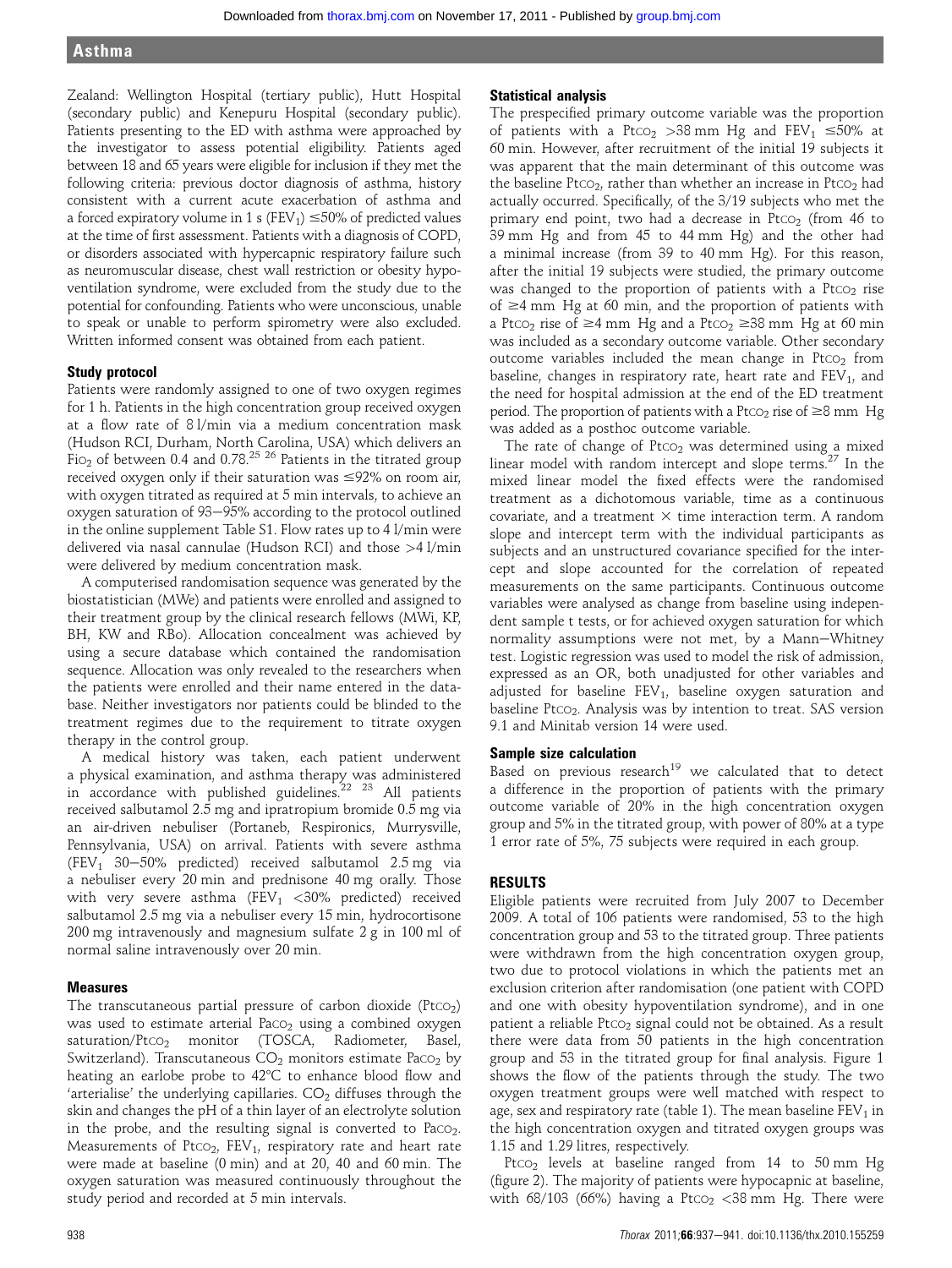

**Figure 1** Flow of patients through the study. ED, Emergency Department;  $FEV<sub>1</sub>$ , forced expiratory volume in 1 s.

eight patients with an oxygen saturation <93% at baseline while breathing room air. In the titrated oxygen group, 48/53 (90%) patients did not require oxygen therapy throughout the 60 min treatment period, four patients required  $1-3$  l/min and one required >3 l/min. In the high concentration oxygen group the oxygen saturation at 60 min was  $\geq$ 99% in 39/50 (78%) patients and was  $\geq$ 95% in the remaining 11 patients.

The Ptco<sub>2</sub> levels at 60 min ranged from 18 to 52 mm Hg (figure 2). One patient who received high concentration oxygen was withdrawn after 11 min due to safety concerns, following an increase in the Ptco<sub>2</sub> from 41 to 52 mm Hg. For the categorical outcome variables, the Ptco<sub>2</sub> value at 11 min was used as the final measurement in this patient. A total of 10 patients had a final Ptco<sub>2</sub>  $\geq$ 45 mm Hg. All 10 patients were in the high concentration oxygen group, and in five patients there was an increase in Ptco<sub>2</sub>  $\geq$  10 mm Hg.

The proportion of patients with an increase in  $Ptco<sub>2</sub>$  of  $\geq$ 4 mm Hg at 60 min was significantly greater in the high concentration group, compared with the titrated oxygen group, with an RR of 2.3 (95% CI 1.2 to 4.4;  $p=0.006$ ) (table 2).

The proportion of patients with a rise in Ptco<sub>2</sub>  $\geq$ 8 mm Hg was significantly greater in the high concentration group, with

Table 1 Baseline characteristics of patients

|                                   | High concentration $02$<br>$(n=50)$ | Titrated 0,<br>$(n=53)$ | All<br>$(n=103)$ |
|-----------------------------------|-------------------------------------|-------------------------|------------------|
| Sex, male N (%)                   | 27 (54)                             | 18 (34)                 | 45 (43.7)        |
| Age, years                        | 35.0(14.4)                          | 32.6(11.1)              | 33.8 (12.8)      |
| Respiratory rate, breaths/min     | 23.4(6.6)                           | 22.7(5.7)               | 23.0(6.1)        |
| Heart rate, beats/min             | 97.7 (23.4)                         | 100.7 (18.8)            | 99.2 (21.1)      |
| $Spo2$ , %                        | 95.1(3.2)                           | 96.4(2.7)               | 95.8(3.0)        |
| Ptco <sub>2</sub> , mm $Hg$       | 36(7.1)                             | 34.1(5.7)               | 35(6.4)          |
| Ptco <sub>2</sub> $\geq$ 38 mm Hg | 20(40.0)                            | 15 (28.3)               | 35(34.0)         |
| $FEV1$ , $l/min$                  | 1.15(0.43)                          | 1.29(0.44)              | 1.22(0.44)       |
| $FEV1$ % predicted                | 32.1(9.9)                           | 36.9(9.7)               | 34.6 (10.1)      |

Values for age, respiratory rate, heart rate,  $SpO_2$ ,  $Ptco_2$ ,  $FEV_1$  and  $FEV_1$  % predicted are mean (SD). Values for sex and Ptco<sub>2</sub>  $\geq$ 38 mm Hg are number of patients (percentage).  $FEV<sub>1</sub>$ , forced expiratory volume in 1 s; Ptco<sub>2</sub>, transcutaneous partial pressure of carbon dioxide.



**Figure 2** The transcutaneous partial pressure of carbon dioxide ( $Ptco<sub>2</sub>$ ) levels at baseline and after 60 min in the high concentration (open circles) and titrated (filled circles) oxygen groups. The patient who received high concentration oxygen and was withdrawn after 11 min due to safety concerns, following an increase in the Ptco<sub>2</sub> from 41 to 52 mm Hg is not presented in the figure.

an RR of 3.9 (95% CI 1.2 to 13.1,  $p=0.016$ ). The proportion of patients with a Ptco<sub>2</sub> > 38 mm Hg and an FEV<sub>1</sub> percentage predicted  $\leq 50\%$  after 60 min was 20/49 (40.8%) in the high concentration group and 6/53 (11.3%) in the titrated group, RR 3.6 (95% CI 1.6 to 8.2; p<0.001).

The mean change in  $P<sub>CO2</sub>$  from baseline was significantly greater in the high concentration group, with a mean difference between the groups at 60 min of 2.6 mm Hg (95% CI 0.9 to 4.3; p<0.003) (table 3). The proportion of patients with a rise in Pt $\cos 2$   $\geq$ 4 mm Hg was greater in the high concentration group at the 20 and 40 min time points (table 3). The rate of increase in the high concentration group was 0.054 (95% CI 0.035 to 0.074) mm Hg/min and in the titrated group it was 0.012 (95% CI -0.0065 to 0.031) mm Hg/min. The difference in the rate of change was 0.042 mm Hg/min (95% CI 0.069 to 0.15, p=0.003).

There were 26/50 (52%) of the high concentration group admitted to hospital compared with 17/53 (32%) in the titrated group, OR 2.29 (95% CI 1.03 to 5.10,  $p=0.042$ ). After adjusting for baseline  $FEV_1$ , baseline oxygen saturation and baseline  $Ptco<sub>2</sub>$ , this OR was 1.7 (95% CI 0.68 to 4.26, p=0.257) (table 4). In the adjusted analysis, a higher baseline  $FEV<sub>1</sub>$  and oxygen saturation were associated with a reduced risk of admission. There was no difference between the treatment groups in the mean change of respiratory rate, pulse rate or  $FEV<sub>1</sub>$  over 60 min (see online supplement Table S2).

#### **DISCUSSION**

This randomised controlled trial has shown that high concentration oxygen therapy results in a significant increase in  $Ptco<sub>2</sub>$ 

Table 2 The proportion of patients with a predetermined rise in the transcutaneous partial pressure of carbon dioxide  $($ Pt $co<sub>2</sub>)$  from baseline at 60 min

|                                                                                        | High concentration Titrated 0, RR<br>$0_2$ n $(%)$ | n (%)    | $(95% \text{ CI})$      | p Value |
|----------------------------------------------------------------------------------------|----------------------------------------------------|----------|-------------------------|---------|
| Change in Ptco <sub>2</sub><br>$\geq$ 4 mm Hq                                          | 22 (44%)                                           | 10 (19%) | $2.3$ (1.2 to 4.4)      | 0.006   |
| Change in Ptco <sub>2</sub><br>$\geq$ 4 mm Hg and Ptco <sub>2</sub><br>$\geq$ 38 mm Hq | 17 (34%)                                           | 4 (8%)   | 4.5 (1.6 to 12.5) 0.001 |         |
| Change in Ptco <sub>2</sub><br>$\geq$ 8 mm Hq                                          | 11 (22%)                                           | 3(6%)    | 3.9 (1.2 to 13.1) 0.016 |         |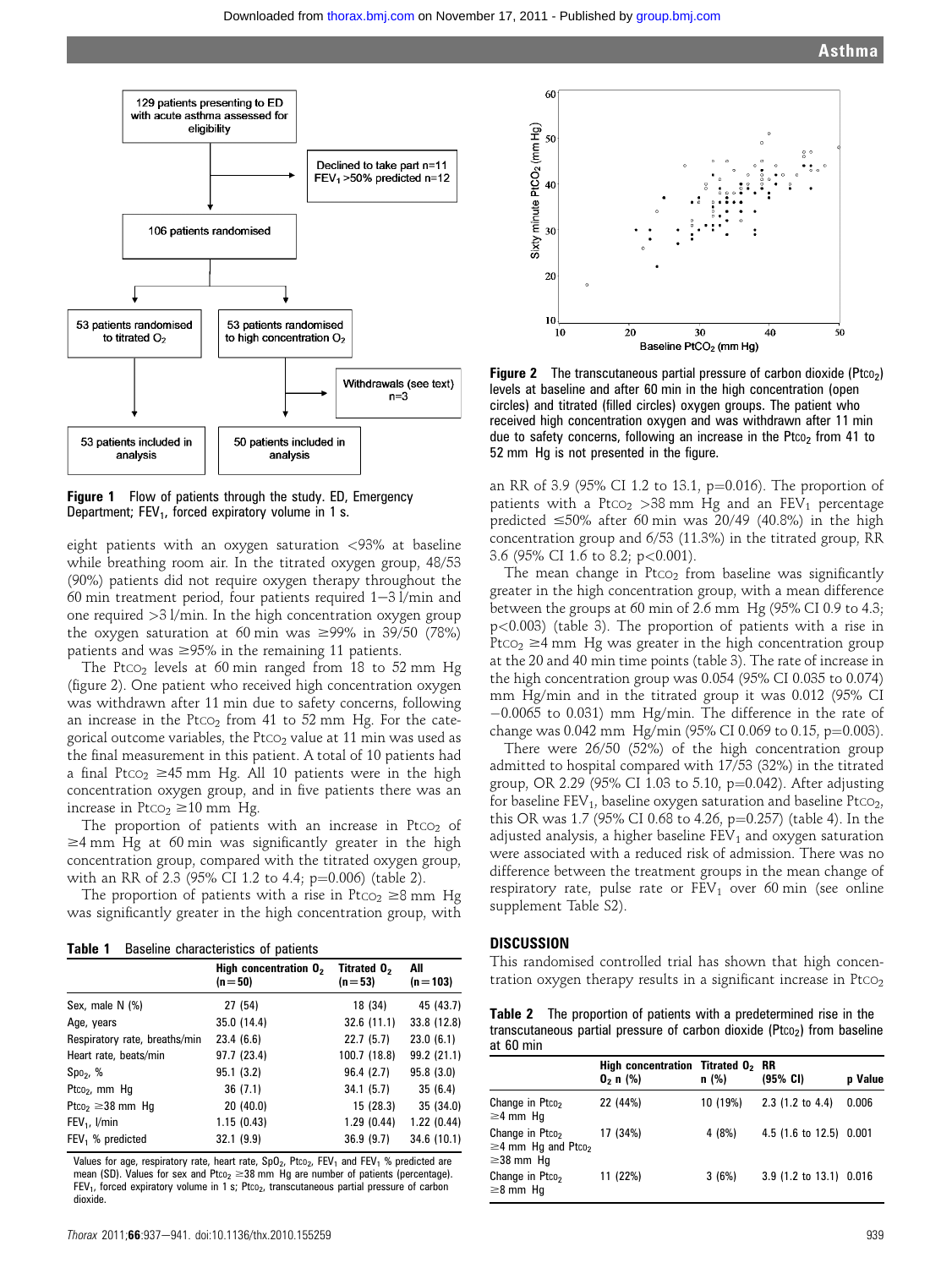| (1) The mean change in Ptco <sub>2</sub> (mm Hg) |                                                                                |                          |                                         |         |
|--------------------------------------------------|--------------------------------------------------------------------------------|--------------------------|-----------------------------------------|---------|
| Time                                             | High concentration 0,<br>mean (SD)                                             | Titrated 0,<br>mean (SD) | <b>Difference</b><br>$(95% \text{ CI})$ | p Value |
| $20 \text{ min}$                                 | 2.8(4.1)                                                                       | 0.3(3.6)                 | $2.5(1.0 \text{ to } 4.0)$              | 0.001   |
| $40$ min                                         | 3.0(4.7)                                                                       | 0.4(3.8)                 | $2.6$ (0.9 to 4.3)                      | 0.002   |
| 60 min                                           | 3.4(4.5)                                                                       | 0.8(4.1)                 | $2.6$ (0.9 to 4.3)                      | 0.003   |
|                                                  |                                                                                |                          |                                         |         |
|                                                  | (2) The proportion of patients with a rise in Ptco <sub>2</sub> $\geq$ 4 mm Hg |                          |                                         |         |
| <b>Time</b>                                      | High concentration 0,<br>$N$ (%)                                               | Titrated 0,<br>N (%)     | <b>RR (95% CI)</b>                      | p Value |
| $20 \text{ min}$                                 | 15 (30%)                                                                       | 7(13%)                   | $2.3(1.0 \text{ to } 5.1)$              | 0.038   |
| 40 min                                           | 21 (42%)                                                                       | 8(15%)                   | 2.8 (1.4 to 5.7)                        | 0.002   |

Table 3 Time course of changes in the transcutaneous partial pressure of carbon dioxide ( $P_{tCO_2}$ ) in the treatment groups

compared with titrated oxygen when administered to patients presenting to the ED with severe exacerbations of asthma. We propose that the results are of physiological and clinical significance, as indicated by the two- to fourfold RR of an increase in Ptco<sub>2</sub> of at least 4 or 8 mm Hg, respectively, in the group receiving high concentration oxygen. Furthermore, all 10 patients who developed hypercapnia with a final Ptco<sub>2</sub>  $\geq$ 45 mm Hg had received high concentration oxygen therapy. This observation suggests that the administration of high concentration oxygen in the ED setting is a determinant of the development of respiratory failure, a recognised marker of near fatal asthma.<sup>22</sup> After adjustment for baseline predictors of severity, high flow oxygen was not statistically significant as a predictor of hospital admission, although the point estimate was consistent with an increased risk.

The results of the current study extend those of the only previous randomised controlled trial of high concentration oxygen in acute severe asthma.<sup>19</sup> In this previous study, 74 patients were given 100% or 28% oxygen for 20 min on arrival to the ED prior to receiving any asthma treatment. The difference in the mean rise in Paco<sub>2</sub> between the groups was  $2.7$  mm Hg, similar to the 2.6 mm Hg noted in the current study. However, the duration of oxygen therapy was only 20 min and no concurrent asthma treatment was administered, limiting the generalisability of their study findings. Also, the administration of 28% oxygen rather than a titrated oxygen regime differed from the therapeutic approach currently recommended in guidelines.<sup>22-24</sup> Our study and others<sup>8</sup> have shown that most adult patients presenting to the ED with severe exacerbations of asthma do not have hypoxaemia, and, as a result, do not require initial oxygen therapy.

There are a number of methodological issues relevant to the interpretation of the study findings. The first is that we used a transcutaneous  $CO_2$  monitor to measure Paco<sub>2</sub> rather than the 'gold standard' arterial blood gas (ABG) test. This method was

Table 4 Risk of hospital admission

|                                        | OR (95% CI)           | <b>p</b> Value |
|----------------------------------------|-----------------------|----------------|
| (1) Unadjusted analysis                |                       |                |
| High concentration oxygen*             | 2.29 (1.03 to 5.10)   | 0.042          |
| (2) Adjusted analysis                  |                       |                |
| High concentration oxygen              | 1.70 (0.68 to 4.26)   | 0.257          |
| Baseline oxygen saturation (per %)     | $0.80$ (0.66 to 0.98) | 0.028          |
| Baseline Ptco <sub>2</sub> (per mm Hq) | 1.04 (0.96 to 1.12)   | 0.370          |
| Baseline FEV <sub>1</sub> (per litre)  | 0.31 (0.10 to 0.94)   | 0.039          |

\*High concentration oxygen versus titrated oxygen.

FEV<sub>1</sub>, forced expiratory volume in 1 s; Ptco<sub>2</sub>, transcutaneous partial pressure of carbon dioxide

chosen as it allowed continuous  $PtCO<sub>2</sub>$  monitoring without the discomfort of multiple ABG sampling or the risk of hand ischaemia associated with indwelling radial artery cannulae. The accuracy of transcutaneous  $CO<sub>2</sub>$  monitoring has been demonstrated in a variety of settings including healthy subjects,<sup>28</sup> AECOPD,<sup>29</sup> sleep disorders,<sup>30</sup> critical illness<sup>31</sup> and in a mixed group of patients presenting to an ED.<sup>32</sup> We also assessed the accuracy of our device in a subset of patients who had simultaneous ABG and Ptco<sub>2</sub> recordings.<sup>33</sup> It accurately measured PaCO2 without significant bias and with clinically acceptable limits of agreement when compared with the ABG measurement, thus validating our methodology.

By necessity the study was unblinded, as there was a clinical requirement for the investigator to have knowledge of the oxygen saturations in order to titrate the oxygen therapy in the 'control' treatment group. The objective display of Ptco<sub>2</sub> on the monitor avoided subjective assessment of the primary outcome variable. In the titrated oxygen group, the target oxygen saturation was 93-95% to ensure both that hypoxaemia was relieved and that hyperoxaemia was avoided.

Our prespecified analysis plan was to use the proportion of patients with a Pt $\text{co}_2 > 38$  mm Hg and FEV $_1$   $\leq$ 50% at 60 min as the primary outcome variable. However, in the early phase of recruitment it was apparent that the prespecified primary outcome variable was primarily determined by the presenting Pt $CO<sub>2</sub>$  rather than by a physiological increase in Pt $CO<sub>2</sub>$ . After a review of the records of the first 19 patients (representing 17% of 106 patients contributing to the main outcome analysis) we registered a change in the primary outcome variable to the proportion of patients with a Ptco<sub>2</sub> rise of  $\geq$ 4 mm Hg. We acknowledge that changing the primary outcome variable after the start of the study raises the possibility of creating a biased assessment of the outcome of the trial. However, no formal interim statistical analysis, of either the prespecified outcome variable or the new main outcome variable, was carried out prior to this decision and, although the study itself was not masked as to treatment allocation, the decision was made without reference to the randomised allocation of the patients. In the event, for the prespecified main outcome variable,  $PtCO<sub>2</sub>$ >38 mm Hg and an FEV<sub>1</sub> percentage predicted  $\leq$ 50% after 60 min, the 3.6-fold increased risk associated with high concentration oxygen therapy was similar to the 2.3 and 3.9-fold increased risk observed with a Ptco<sub>2</sub> rise of  $\geq$ 4 and  $\geq$ 8 mm Hg, respectively.

We had intended to recruit 150 patients, based on the power calculation derived from the previous randomised controlled trial of oxygen therapy in asthma.<sup>19</sup> Due to difficulties with recruitment, we extended the study sites to include Hutt Hospital, and the planned 2 year study period by 6 months. With these measures we enrolled 106 patients, which provided sufficient statistical power to determine clinically relevant differences between the treatment groups. Patients with a diagnosis of COPD were excluded due to the known effect of high concentration oxygen in exacerbations of this disorder. $1-7$  It is probable that greater increases in  $PtCO<sub>2</sub>$  may occur in an unselected population of patients with acute asthma, which is more likely to include those with concomitant undiagnosed COPD or other disorders associated with chronic respiratory failure.

Although an attempt was made to include potential patients with severe or life-threatening asthma, patients who were moribund, unable to speak, unable to perform spirometry or so distressed that they could not consent were not enrolled. Consequently, those with the most severe airflow obstruction, and hence the highest risk of hypercapnia at presentation, were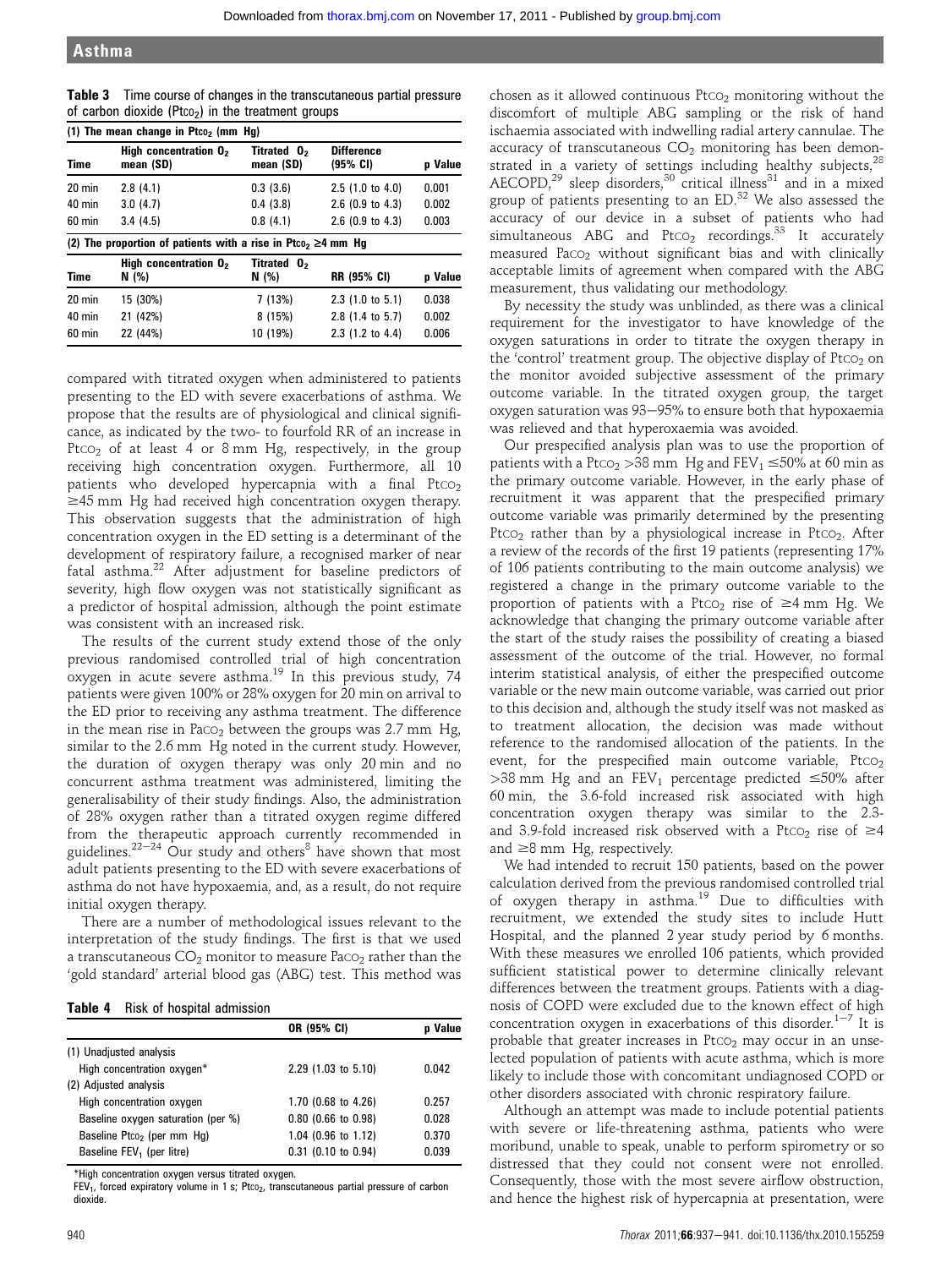not able to be studied. In this regard it is relevant that with progressively more severe hypercapnia, smaller falls in alveolar ventilation are required to produce a given further rise in  $Paco<sub>2</sub>$ .<sup>34</sup>

The increase in Paco<sub>2</sub> with high concentration oxygen demonstrated in this study is also likely to be an underestimate of the magnitude of the effect that may be seen in standard clinical practice, in which oxygen therapy may be administered for a longer period. The  $P<sub>CO2</sub>$  progressively increased in the high concentration group throughout the 60 min study period, suggesting that some patients may have had further increases in Ptco<sub>2</sub> had the high concentration oxygen regime continued.

The main mechanism for the elevation in  $Ptco<sub>2</sub>$  demonstrated in this study is likely to be worsening ventilation-perfusion mismatching as a result of the release of hypoxic pulmonary vasoconstriction and a consequent increase in physiological dead space. This has been demonstrated in studies of the effects of oxygen therapy in both acute severe and chronic asthma, $10-15$ and is one of the main mechanisms which causes oxygeninduced  $CO_2$  retention in AECOPD.<sup>3-7</sup> As a result, one of the important clinical implications of our study is that high concentration oxygen therapy may have the potential to cause an increase in Paco<sub>2</sub> across a range of respiratory conditions with abnormal gas exchange due to ventilation-perfusion inequality. In support of this interpretation, this physiological response to high concentration oxygen therapy has now been reported in stable COPD,<sup>5 7</sup> AECOPD,<sup>1 2 4 6</sup> asthma,<sup>10–12 18 19 21</sup> obesity hypoventilation syndrome<sup>35 36</sup> and diffuse pulmonary fibrosis or infiltration.<sup>37</sup> This response contrasts with that observed in normal subjects in whom high concentration oxygen therapy leads to a small decrease in  $\text{Paco}_{2}$ .<sup>38 39</sup> The observation that there was no difference in the change in  $FEV<sub>1</sub>$  between the two regimes suggests that the increase in Ptco<sub>2</sub> with high concentration oxygen therapy was not due to a bronchoconstrictor effect related to the low humidity of the delivered oxygen.

We conclude that high concentration oxygen increases the risk of hypercapnia in patients with severe exacerbations of asthma. Our findings also suggest that the potential increase in  $P_{\text{ACO}_2}$ with high concentration oxygen therapy is not limited to asthma and COPD, but may also occur in other respiratory disorders with abnormal gas exchange. Consistent with recent guidelines, $22-24$  we recommend a titrated oxygen regime in patients with severe exacerbations of asthma, in which oxygen is administered only to those with evidence of arterial hypoxaemia, in a dose that relieves the hypoxaemia without causing hyperoxaemia, thereby obtaining the benefits while reducing the potential for harm.

Funding Funding was received from the Health Research Council of New Zealand, the Wellington Hospitals and Health Foundation, the Asthma and Respiratory Foundation of New Zealand and the Royal Australasian College of Physicians.

#### Competing interests None.

**Ethics approval** This study was conducted with the approval of the Central Regional Ethics Committee.

Provenance and peer review Not commissioned; externally peer reviewed.

#### REFERENCES

- **Westlake EK,** Simpson T, Kaye M. Carbon dioxide narcosis in emphysema.  $Q$  J Med 1955:94:155-73.
- 2. **Murphy R,** Driscoll P, O'Driscoll R. Emergency oxygen therapy for the COPD patient. Emerg Med J 2001;18:332-9.
- 3. **Aubier M,** Murciano D, Fournier M, et al. Central respiratory drive in acute respiratory failure of patients with chronic obstructive pulmonary disease. Am Rev Respir Dis 1980;122:191-9.
- 4. **Aubier M**, Murciano D, Milic-Emili J, et al. Effects of the administration of  $\theta_2$  on ventilation and blood gases in patients with chronic obstructive pulmonary disease during acute respiratory failure. Am Rev Respir Dis 1980;122:747-54
- 5. **Dick C,** Liu Z, Sassoon C, et al.  $0<sub>2</sub>$ -induced change in ventilation and ventilatory drive in COPD. Am J Respir Crit Care Med 1997;155:609-14.
- 6. Robinson TD, Freiberg DB, Regnis JA, et al. The role of hypoventilation and ventilation-perfusion redistribution in oxygen-induced hypercapnia during acute exacerbations of chronic obstructive pulmonary disease. Am J Respir Crit Care Med  $2000 \cdot 161 \cdot 1524 - 9$
- 7. Sassoon CS, Hassell KT, Mahutte CK. Hyperoxic-induced hypercapnia in stable chronic obstructive pulmonary disease. Am Rev Respir Dis  $1987;135:907-11$ .
- 8. McFadden ER Jr, Lyons HA. Arterial-blood gas tension in asthma. N Engl J Med 1968;278:1027-32.
- Ferrer A, Roca J, Wagner PD, et al. Airway obstruction and ventilation-perfusion relationships in acute severe asthma. Am Rev Respir Dis 1993:147:579-84.
- 10. Rodriguez-Roisin R, Ballester E, Roca J, et al. Mechanisms of hypoxemia in patients with status asthmaticus requiring mechanical ventilation. Am Rev Respir Dis 1989:139:732-9.
- 11. **Ballester E,** Reyes A, Roca J, et al. Ventilation-perfusion mismatching in acute severe asthma: effects of salbutamol and 100% oxygen. Thorax 1989;44:258-67.
- 12. Field GB. The effects of posture, oxygen, isoproterenol and atropine on ventilation-perfusion relationships in the lung in asthma. Clin Sci 1967;32:279-88.
- 13. Ballester E, Roca J, Ramis L, et al. Pulmonary gas exchange in severe chronic asthma. Response to 100% oxygen and salbutamol. Am Rev Respir Dis 1990;141:558-62.
- 14. Corte P, Young IH. Ventilation-perfusion relationships in symptomatic asthma. Response to oxygen and clemastine. Chest  $1985$ ; 88:167-75.
- 15. Valabhji P. Gas exchange in the acute and asymptomatic phases of asthma breathing air and oxygen. Clin Sci 1968;  $34.431 - 40$ .
- 16. **Beale HD,** Schiller IW, Halperin MH, et al. Delirium and coma precipitated by oxygen in bronchial asthma complicated by respiratory acidosis. N Engl J Med 1951;244:710-14.
- 17. **Simpson H,** Forfar JO, Grubb DJ. Arterial blood gas tensions and pH in acute asthma in childhood. Br Med J 1968; $3:460-4$ .
- 18. Chien JW, Ciufo R, Novak R, et al. Uncontrolled oxygen administration and respiratory failure in acute asthma. Chest 2000;117:728-33.
- **Rodrigo GJ,** Rodriquez Verde M, Peregalli V, et al. Effects of short-term 28% and  $100\%$  oxygen on PaCO<sub>2</sub> and peak expiratory flow rate in acute asthma: a randomized trial. Chest 2003;124:1312-17.
- 20. Tai E, Read J. Blood-gas tensions in bronchial asthma. Lancet 1967;1:644-6.
- **Rudolf M,** Turner JA, Harrison BD, et al. Changes in arterial blood gases during and after a period of oxygen breathing in patients with chronic hypercapnic respiratory failure and in patients with asthma. Clin Sci 1979; 57:389-96.
- 22. Scottish Intercollegiate Guidelines Network and British Thoracic Society. British Guideline on the Management of Asthma: A National Clinical Guideline. 2009. http://www.sign.ac.uk/pdf/sign101.pdf.
- 23. **Bateman ED**, Hurd SS, Barnes PJ, et al. Global strategy for asthma management and prevention: GINA executive summary. Eur Respir J 2008;31:143-78.
- 24. **O'Driscoll BR,** Howard LS, Davison AG; On behalf of the British Thoracic Society. BTS Guideline for emergency oxygen use in adult patients. Thorax 2008;63(Suppl vi):vi1-68.
- 25. **Milross J,** Young IH, Donnelly P. The oxygen delivery characteristics of the Hudson Oxy-one face mask. Anaesth Intensive Care 1989;17:180-4.
- 26. Garcia JA, Gardner D, Vines D, et al. The oxygen concentrations delivered by different oxygen therapy systems. Chest 2005;128:389S-90S.
- 27. Brown H, Prescott R. Applied Mixed Linear Models in Medicine. 2nd edn. Chichester: John Wiley & Sons, 2006.
- 28. **Fuke S,** Miyamoto K, Ohira H, et al. Evaluation of transcutaneous  $CO<sub>2</sub>$  responses following acute changes in PaCO<sub>2</sub> in healthy subjects. Respirology 2009;14:436-42.
- 29. Cox M, Kemp R, Anwar S, et al. Non-invasive monitoring of  $CO<sub>2</sub>$  levels in patients using NIV for AECOPD. Thorax  $2006;61:363-4$ .
- 30. Senn O, Clarenbach CF, Kaplan V, et al. Monitoring carbon dioxide tension and arterial oxygen saturation by a single earlobe sensor in patients with critical illness or sleep apnea.  $Check$  2005; 128:1291-6.
- 31. Rodriguez P, Lellouche F, Aboab J, et al. Transcutaneous arterial carbon dioxide pressure monitoring in critically ill adult patients. Intensive Care Med 2006;32:309-12.
- 32. McVicar J, Eager R. Validation study of a transcutaneous carbon dioxide monitor in patients in the emergency department. Emerg Med J 2009;26:344-6.
- 33. **Perrin K,** Wijesinghe M, Weatherall M, et al. Assessing PaCO<sub>2</sub> in acute respiratory disease: accuracy of a transcutaneous carbon dioxide device. Intern Med J 2011;41:585-646.
- 34. Stradling JR. Hyercapnia during oxygen therapy in airways obstruction: a reappraisal. Thorax  $1986,41.897-902$ .
- 35. **Barrera F,** Hillyer P, Ascanio G, et al. The distribution of ventilation, diffusion, and blood flow in obese patients with normal and abnormal blood gases. Am Rev Respir Dis  $1973; 108:819 - 30.$
- 36. Wijesinghe M, Williams M, Perrin K, et al. The effect of supplemental oxygen on hypercapnia in subjects with obesity-associated hypoventilation: a randomized cross-over clinical study. Chest  $2011;139:1018-24$ .
- 37. Said SI, Banerjee CM. Venous admixture to the pulmonary circulation in human subjects breathing 100 per cent oxygen. J Clin Invest 1963;42:507-15.
- 38. Becker H, Polo O, McNamara S, et al. Effect of different levels of hyperoxia on breathing in healthy subjects. J Appl Physiol 1996;81:1683-90.
- 39. **Iscoe S**, Fisher JA. Hyperoxia-induced hypocapnia: an underappreciated risk. Chest  $2005;$ **128**:430-3.